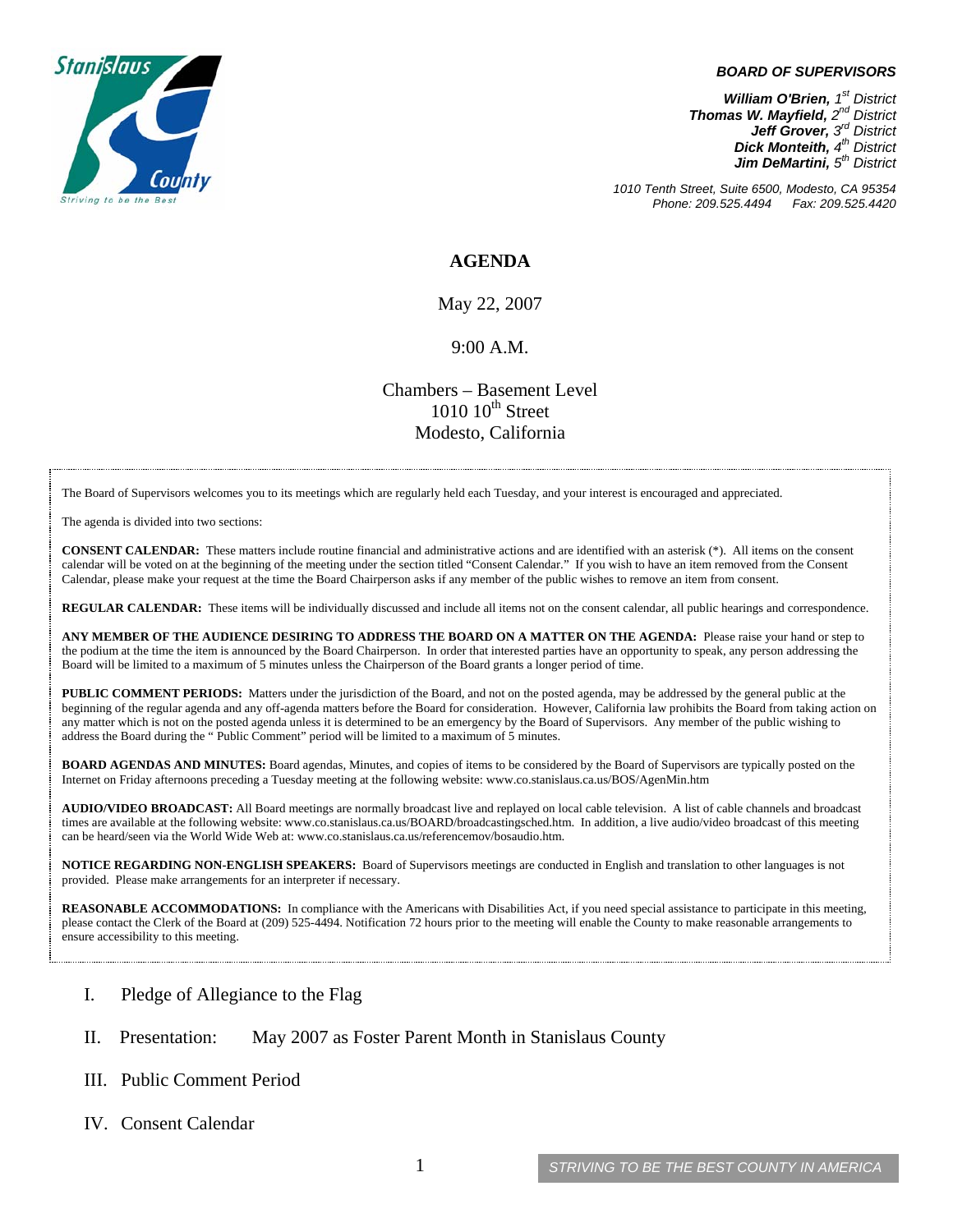## V. Agenda Items

- A. Miscellaneous
- \* 1. Approval of the Minutes for May 15, 2007 ([View Item](http://www.co.stanislaus.ca.us/bos/minutes/2007/min05-15-07.pdf))
- \* 2. Approval to Adopt and Waive the Second Reading of Ordinance C.S. 995 to Adopt the Stanislaus County Fire Prevention Bureau Amended Fee Schedule ([View Item](http://www.co.stanislaus.ca.us/bos/agenda/2007/20070522/A02.pdf))
- \* 3. Approval to Adopt the Amended Local Rules and Regulations of the Stanislaus County Assessment Appeals Board ([View Item](http://www.co.stanislaus.ca.us/bos/agenda/2007/20070522/A03.pdf))
- \* 4. Approval of Appointment of Jose Cisneros to the In-Home Supportive Services Advisory Committee ([View Item](http://www.co.stanislaus.ca.us/bos/agenda/2007/20070522/A04.pdf))
- \* 5. Approval of Appointment of Pam Villarreal as a Deputy Clerk of the Board of Supervisors ([View Item](http://www.co.stanislaus.ca.us/bos/agenda/2007/20070522/A05.pdf))
- \* 6. Approval of a Commendation for Steve Benak, MD as the 2007 John Darroch Memorial Award Recipient ([View Item](http://www.co.stanislaus.ca.us/bos/agenda/2007/20070522/A06.pdf))
- \* 7. Approval of Request from the Rotary Club of Modesto North for Use of the Frank Raines Regional OHV Park and the Grayson Community Center Restrooms on Saturday, June 9, 2007 for their Canyon Classic Century Event ([View Item](http://www.co.stanislaus.ca.us/bos/agenda/2007/20070522/A07.pdf))
- \* 8. Approval of a Commendation for Dale Butler for his Years of Service to the Hispanic Leadership Council ([View Item](http://www.co.stanislaus.ca.us/bos/agenda/2007/20070522/A08.pdf))
- \* 9. Approval of Reappointment of John Fantazia to the Local Task Force on Solid Waste Management ([View Item](http://www.co.stanislaus.ca.us/bos/agenda/2007/20070522/A09.pdf))
- B. Chief Executive Office
- \* 1. Approval to Retain the Certified Public Accounting Firm of Bartig, Basler & Ray to Conduct the Annual County Audit for Fiscal Year Ending June 30, 2007 - Auditor-Controller ([View Item](http://www.co.stanislaus.ca.us/bos/agenda/2007/20070522/B01.pdf))
- \* 2. Approval to Participate in the Individual Development Savings Account Program for Young Adults and Youth in Foster Care - Community Services Agency ([View Item](http://www.co.stanislaus.ca.us/bos/agenda/2007/20070522/B02.pdf))
- \* 3. Approval of Fiscal Year 2007-2008 Renewal Agreements for Contracted Program Services for Individuals and Families Receiving Temporary Aid to Needy Families, Child Welfare Services and Adult Services - Community Services Agency ([View Item](http://www.co.stanislaus.ca.us/bos/agenda/2007/20070522/B03.pdf))
- \* 4. Approval to Adopt the Recommendations of the Nuisance Abatement Hearing Board Regarding CE No. 07-37 at 503 S. Santa Cruz Avenue, Modesto, California - Environmental Resources ([View Item](http://www.co.stanislaus.ca.us/bos/agenda/2007/20070522/B04.pdf))
- \* 5. Approval to Adopt the Recommendations of the Nuisance Abatement Hearing Board Regarding the Cost Accounting to Abate the Nuisance CE No. 06-669 at 1501 Crawford Road, Modesto, California - Environmental Resources ([View Item](http://www.co.stanislaus.ca.us/bos/agenda/2007/20070522/B05.pdf))
- \* 6. Authorization to Apply for, Administer and Receive Funds for a Used Oil Recycling Grant from the California Integrated Waste Management Board - Environmental Resources ([View Item](http://www.co.stanislaus.ca.us/bos/agenda/2007/20070522/B06.pdf))
- \* 7. Approval to Set a Public Hearing for June 26, 2007, at 9:20 a.m., to Consider Increases in the AB 939 and Household Hazardous Waste Program Fees at the Stanislaus Resource Recovery Facility ([View Item](http://www.co.stanislaus.ca.us/bos/agenda/2007/20070522/B07.pdf))
- \* 8. Approval to Change Hours of Operation at the Denair, Empire, Hughson, and Keyes Libraries and at the Nick W. Blom Salida Regional Library ([View Item](http://www.co.stanislaus.ca.us/bos/agenda/2007/20070522/B08.pdf))
- \* 9. Approval to Adopt a Resolution Authorizing the Chief Probation Officer to Accept Seventh Year Juvenile Justice Crime Prevention Act Funding in the Amount of \$1,642,864 for Fiscal Year 2007/2008 ([View Item](http://www.co.stanislaus.ca.us/bos/agenda/2007/20070522/B09.pdf))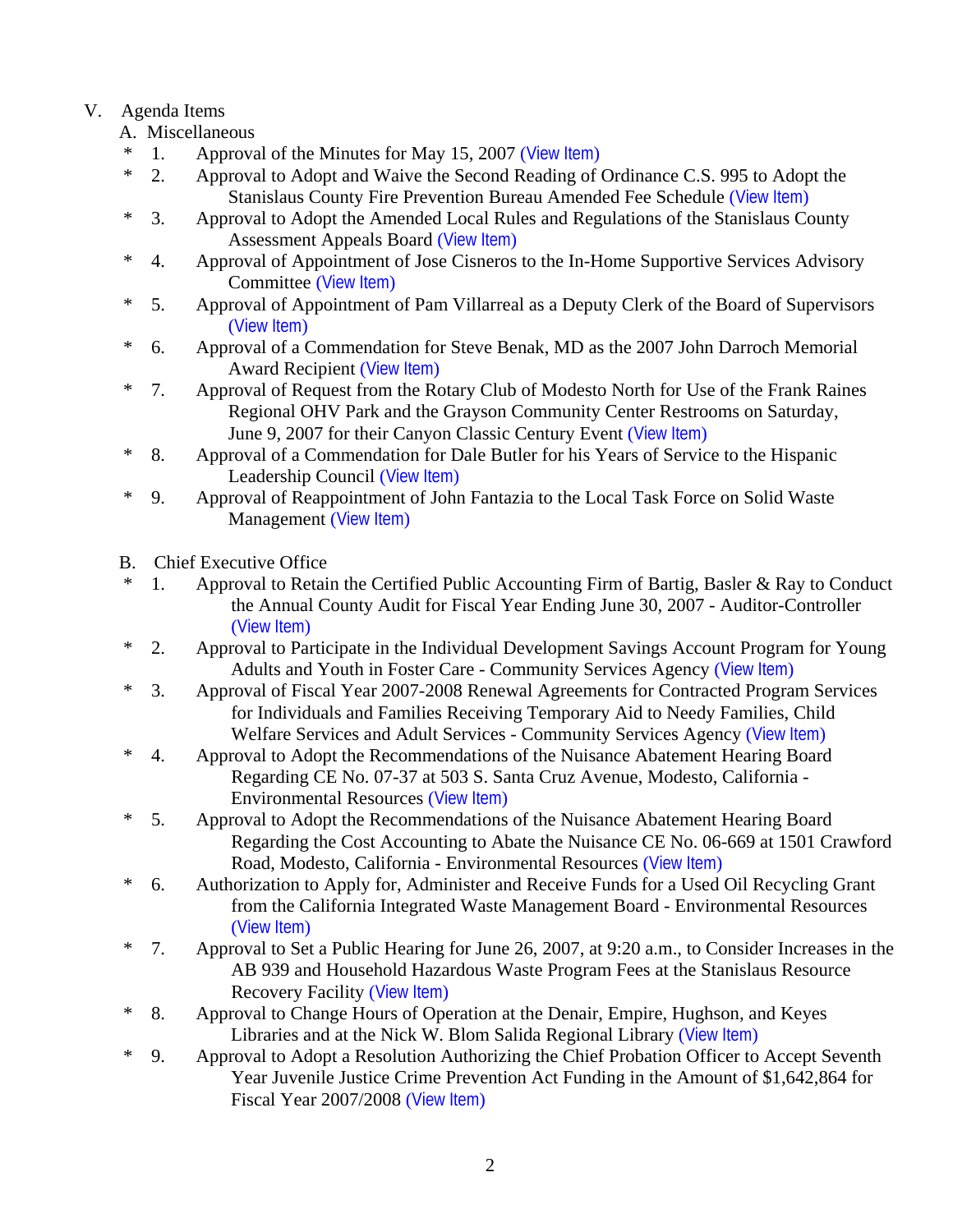- \* 10. Approval to Apply for and Accept a Juvenile Accountability Grant from the Corrections Standards Authority to Provide Services and Activities to Assist Youthful Offenders in Curbing their Criminal Behaviors – Probation ([View Item](http://www.co.stanislaus.ca.us/bos/agenda/2007/20070522/B10.pdf))
- \* 11. Acceptance of the Stanislaus County Treasury Pool's April 2007 Monthly Investment Report ([View Item](http://www.co.stanislaus.ca.us/bos/agenda/2007/20070522/B11.pdf))
- \* 12. Approval of the Distribution of Excess Proceeds of \$369,093.51 from the March 1, 2006 Sale of Tax Defaulted Properties based on the attached claims - Treasurer Tax Collector ([View Item](http://www.co.stanislaus.ca.us/bos/agenda/2007/20070522/B12.pdf))
- \* 13. Approval to Apply for and Accept a Grant Application from the Stewardship Council, Youth Investment Program 2007, for the Empire Community Swimming Pool Project – Parks and Recreation ([View Item](http://www.co.stanislaus.ca.us/bos/agenda/2007/20070522/B13.pdf))
- \* 14. Approval to Authorize the Auditor-Controller to Advance Funds to Stanislaus Consolidated Fire District for 2007-2008 Operational Expenses Under Government Code 23010 in an Amount Not to Exceed \$6,062,121 ([View Item](http://www.co.stanislaus.ca.us/bos/agenda/2007/20070522/B14.pdf))
- \* 15. Approval of Funds Administration Agreement for Scott Trotter Construction of Fresno, Concession Equipment Contractor, for the Gallo Center for the Arts – Chief Executive Office ([View Item](http://www.co.stanislaus.ca.us/bos/agenda/2007/20070522/B15.pdf))
	- 16. Approval of Illegal Dumping Status Report Chief Executive Office ([View Item](http://www.co.stanislaus.ca.us/bos/agenda/2007/20070522/B16.pdf))
	- 17. Consideration and Approval of the Third Quarter Financial Report for Fiscal Year 2006- 2007, Transfers from Appropriations for Contingencies and Set a Public Hearing for the Consideration and Adoption of the Fiscal Year 2007-2008 Proposed Budget - Chief Executive Office ([View Item](http://www.co.stanislaus.ca.us/bos/agenda/2007/20070522/B17.pdf))
- C. Department of Public Works
- \* 1. Approval to Introduce and Waive the First Reading of an Ordinance to Amend Section 11.04.060 of the Stanislaus County Code by Adding a Speed Zone on Cogswell Road in the Hickman Area ([View Item](http://www.co.stanislaus.ca.us/bos/agenda/2007/20070522/C01.pdf))
- \* 2. Approval to Consider and Adopt a Resolution of Necessity to Acquire Real Property or Interest in Real Property by Eminent Domain for the State Route 219 Widening Project, Parcel Owner John A. Paoluccio, et ux, APN: 078-013-013 ([View Item](http://www.co.stanislaus.ca.us/bos/agenda/2007/20070522/C02.pdf))
- \* 3. Approval of the Transit Transportation Development Act Claim for Fiscal Year 2007-2008 ([View Item](http://www.co.stanislaus.ca.us/bos/agenda/2007/20070522/C03.pdf))
- \* 4. Approval and Acceptance of the Park and Landscaped Storm Drain Basin Improvements for Sterling Ranch Unit No. 2 Subdivision in Denair ([View Item](http://www.co.stanislaus.ca.us/bos/agenda/2007/20070522/C04.pdf))
- \* 5. Approval and Acceptance of the Subdivision Improvements for Sterling Ranch Unit No. 3 Subdivision in Denair ([View Item](http://www.co.stanislaus.ca.us/bos/agenda/2007/20070522/C05.pdf))
- \* 6. Approval and Acceptance of the Subdivision Improvements for Sterling Ranch Unit No. 4 Subdivision in Denair ([View Item](http://www.co.stanislaus.ca.us/bos/agenda/2007/20070522/C06.pdf))
- \* 7. Approval to Summarily Vacate a Portion of Alpine Avenue off Crows Landing Road and Hatch Road at the End of Eureka Street in Stanislaus County ([View Item](http://www.co.stanislaus.ca.us/bos/agenda/2007/20070522/C07.pdf))
- \* 8. Approval to Adopt Plans and Specifications for the Carpenter Road Realignment 1.5 Miles North of Crows Landing Road Project and Set the Bid Opening Date as June 27, 2007, at 2:00 p.m. ([View Item](http://www.co.stanislaus.ca.us/bos/agenda/2007/20070522/C08.pdf))
- \* 9. Approval to Adopt Plans and Specifications for the Geer Road at Service Road Intersection Project and Set the Bid Opening Date as June 27, 2007, at 2:30 p.m. ([View Item](http://www.co.stanislaus.ca.us/bos/agenda/2007/20070522/C09.pdf))
- D. Department of Planning and Community Development
- \* 1. Approval of the Finding that the City of Waterford's Sphere of Influence Expansion is Logical and Orderly ([View Item](http://www.co.stanislaus.ca.us/bos/agenda/2007/20070522/D01.pdf))